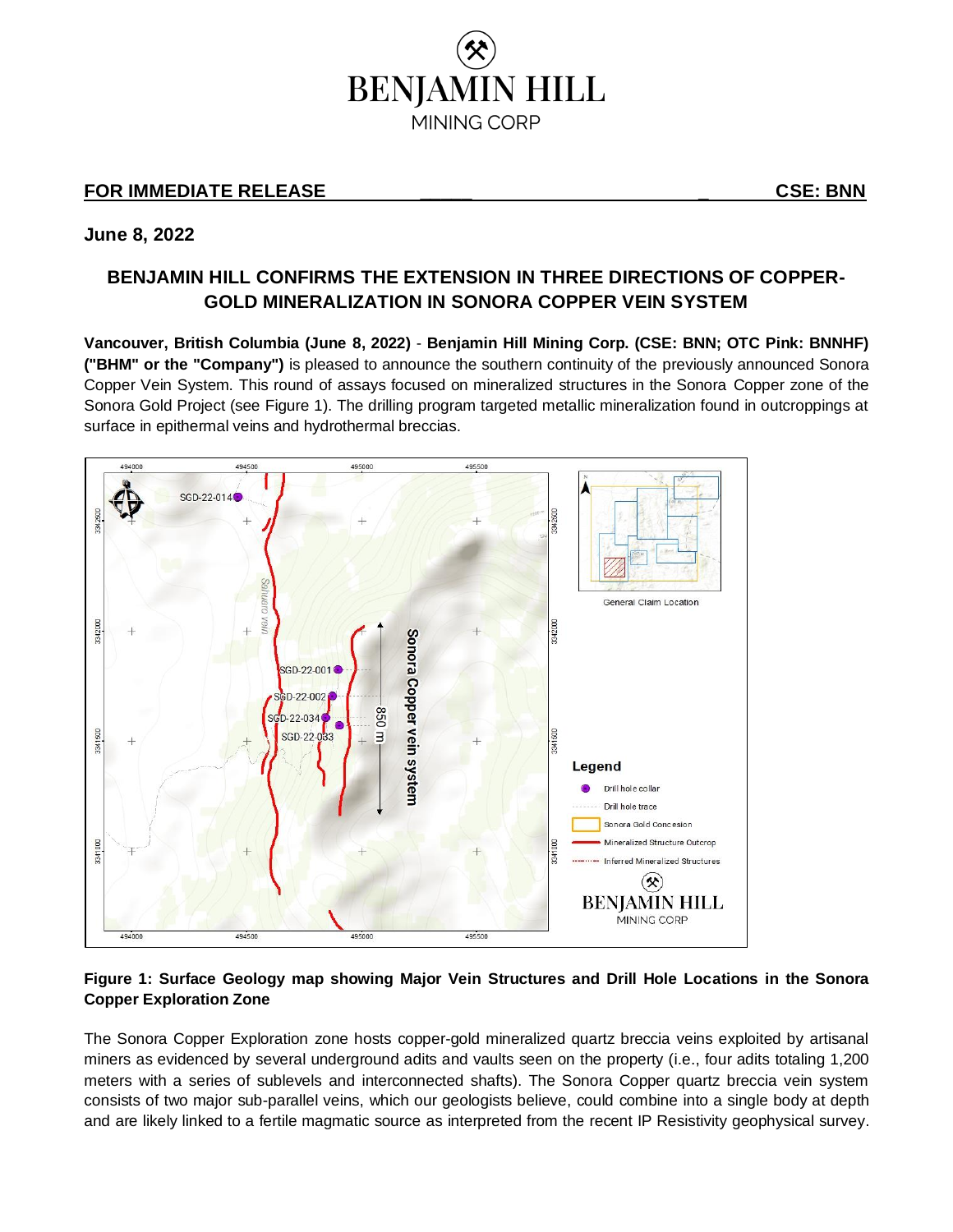Outcrops of the Sonora Copper vein system have been a mapped over a surface length of approximately 850 m (see Figure 1). The vein structures are composed of quartz with barite, sulfides and primary oxides with coinciding alteration halos. The veins are hosted in granitoids and volcano-sedimentary rocks, with a close relationship to porphyry dikes.

A total of four drill holes tallying 837 m were completed in the Sonora Copper exploration zone (SGD-22-001, 02, 33, 34). All four drill holes cut two parallel mineralized quartz veins that exhibit a hydrothermal brecciation texture with coincident hydrothermal alteration in the surrounding rock (phyllic alteration and chlorite-epidote-carbonate alteration). These first four holes have delineated a block of over 450 meters in length and up to 103 meters measured depth of continuous mineralization, with thicknesses up to 40 meters. The consistent intercepts suggest there is open potential to track mineralization both laterally and vertically. Our interpretation of the recent IP resistivity geophysical survey suggests the vein system continues at depth and may widen with depth, suggesting a mineralized body which could be interpreted as a possible mineralized magmatic source for the Sonora Copper vein system (see Figure 2).



### **Figure 2: IP Survey Section showing surface traces of major mineralized structures in relation to chargeability highs seen in the Sonora Copper zone.**

Previously reported May 24, 2022, drill hole SGD-22-001 intersected two mineralized veins striking north south and dipping steeply to the west. Assay results show 27 m of 0.55% Cu and includes highlight intervals of:

- 1 m of 1.69% Cu from 31.1 m 32.1 m.
- 1 m of 1.36% Cu from 34.1 m 35.1 m
- 1.5 m of 1.46% Cu from 36.6 m 38.1 m
- 2 m of 0.38 g/t Au from 30.1 m 32.1 m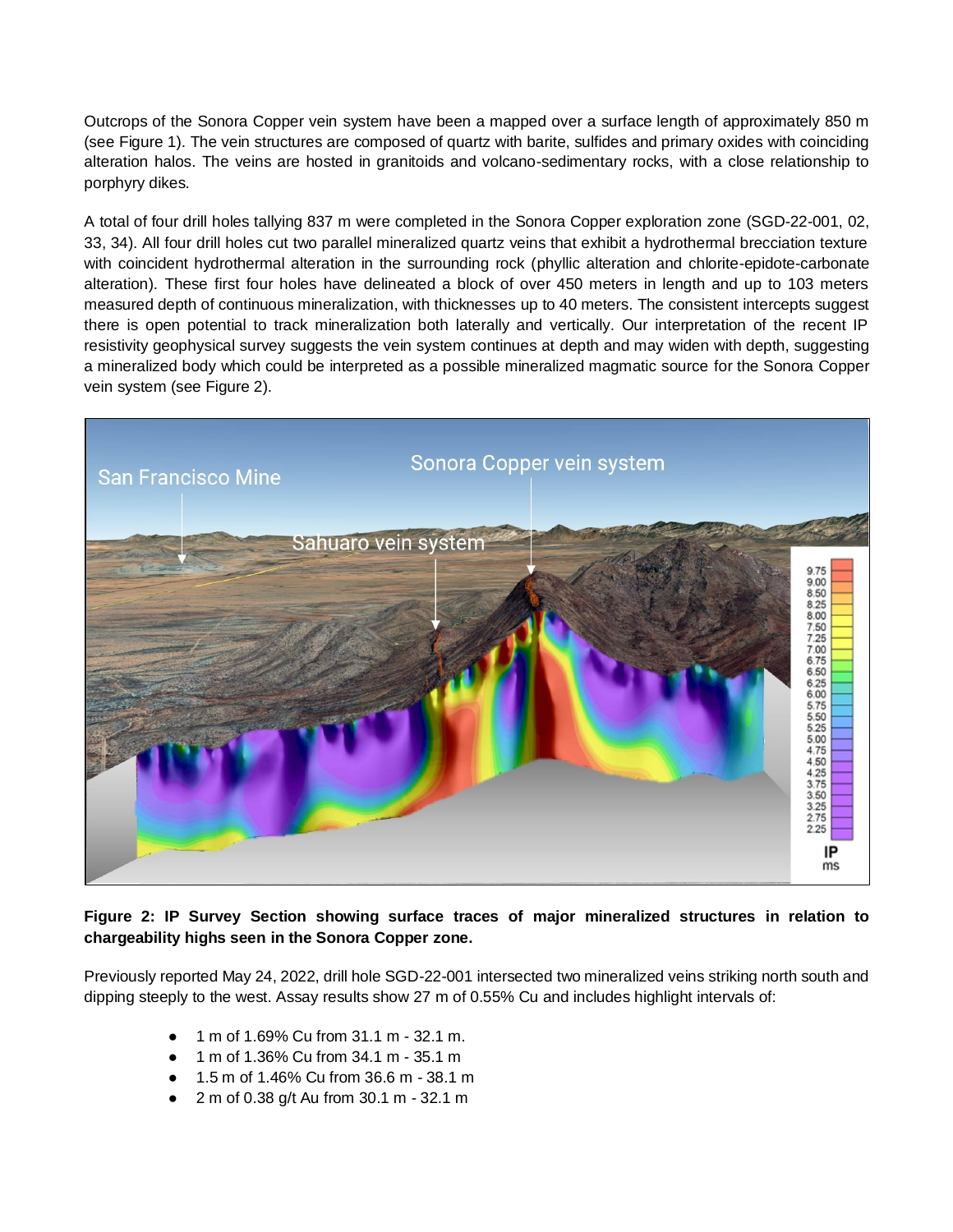Previously reported May 24, 2022, drill hole SGD-22-002 intersected two mineralized veins striking north south and dipping steeply to the west. Highlights of the intersections include:

- 6 m of 1.18% Cu from 20.25 m 26.25 m
- $\circ$  including 1.45 m of 103.4 g/t Ag
- 5.1 m of 1.26% Cu from 71.3 m 76.4 m
	- $\circ$  including 1.94 g/t Au from 73.9 m 76.4 m

Drill hole SGD-22-33 confirms the continuation of copper mineralization intersected in two mineralized veins from drill holes SGA-22-01 and SGA-22-02 by intersecting:

- 1.45 m of 0.62% Cu from 50.3 m 51.75 m
- 4.2 m of 0.52% Cu from 68.3 m 72.5 m
	- including 1.7 m of 1.1 g/t Au from 69.05 m 70.75 m

Drill hole SGD-22-34 proves continuation of copper mineralization already by intersecting:

● 8.7 m of 0.58% Cu. including 1.85 m of 1.77% Cu, ○ and 1.25 m of 0.49 g/t Au from 95.3 m to 104 m drilled depth



**Figure 3: Cross section showing borehole traces with gold and Copper values, dashed outlines of the Sonora Copper quartz breccia vein system and the historical adits in the Sonora Copper zone.**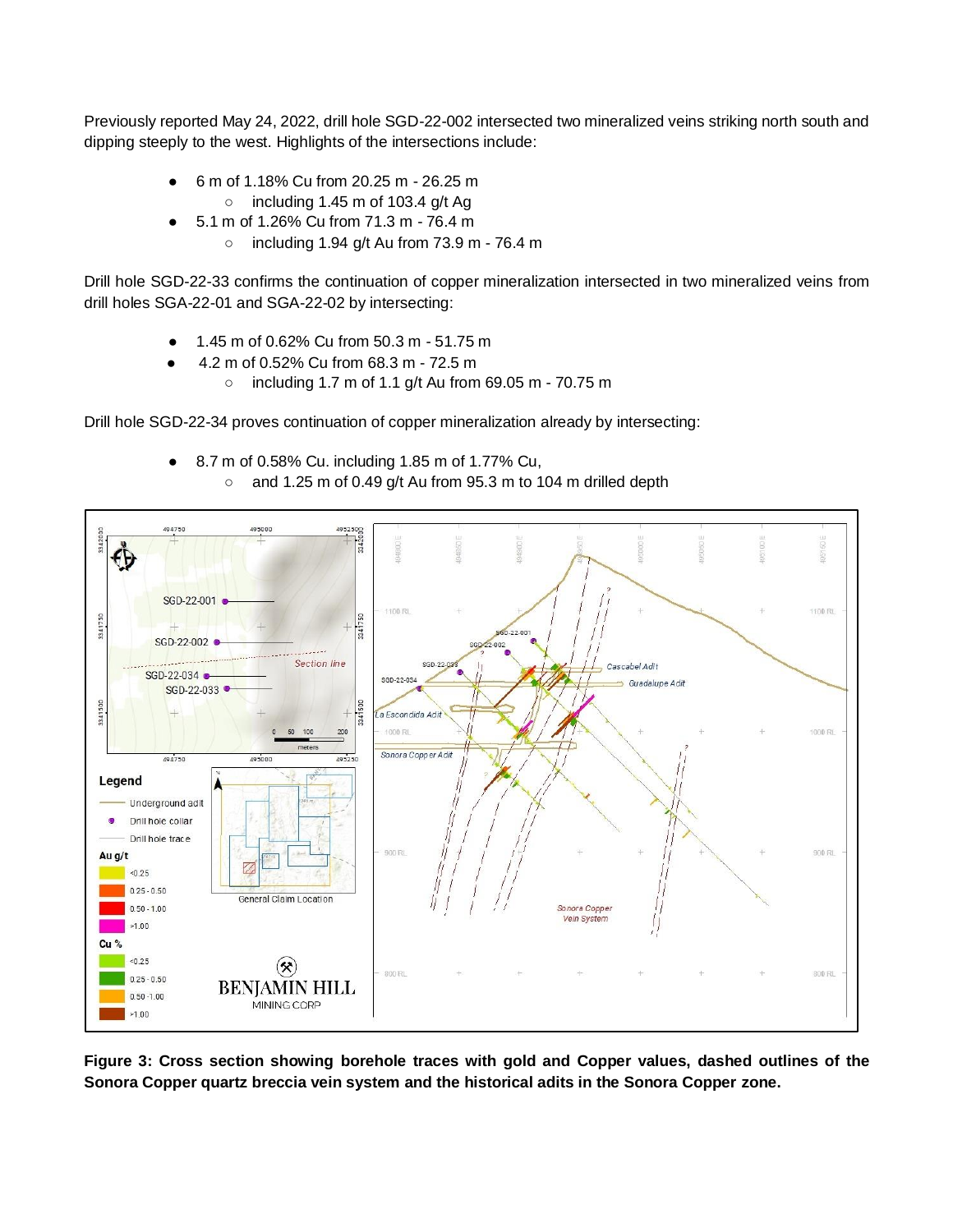| <b>Drill hole</b> | <b>Sample</b> | <b>From</b> | Т٥    | Length $(m)$ | Au Eq | Cu(%) | Au $(g/t)$ | Ag (g/t) |
|-------------------|---------------|-------------|-------|--------------|-------|-------|------------|----------|
| SGD-22-033        | 7601          | 50.3        | 50.7  | 0.4          | 0.12  | 0.5   | 0.00       | 9.0      |
| SGD-22-033        | 7602          | 50.7        | 50.9  | 0.2          | 0.25  | 0.6   | 0.05       | 15.0     |
| SGD-22-033        | 7603          | 50.9        | 51.75 | 0.85         | 0.10  | 0.7   | 0.01       | 7.0      |
|                   |               |             |       |              |       |       |            |          |
| SGD-22-033        | 7616          | 68.3        | 69.05 | 0.75         | 0.43  | 0.7   | 0.27       | 12.0     |
| SGD-22-033        | 7617          | 69.05       | 70.75 | 1.7          | 1.24  | 0.5   | 1.08       | 12.0     |
| SGD-22-033        | 7618          | 70.75       | 71.75 |              | 0.23  | 0.4   | 0.10       | 10.0     |
| SGD-22-033        | 7619          | 71.75       | 72.5  | 0.75         | 0.75  | 0.5   | 0.58       | 13.0     |

**Table 1. Assay Highlights from Drill Hole SGD-22-033**

**Table 2. Assay Highlights from Drill Hole SGA-22-34**

| <b>Drill hole</b> | <b>Sample</b> | <b>From</b> | To    | Length $(m)$ | Au Eq | Cu $(%)$ | Au (g/t) | Ag $(g/t)$ |
|-------------------|---------------|-------------|-------|--------------|-------|----------|----------|------------|
| SGD-22-034        | 7747          | 95.3        | 96    | 0.7          | 0.41  | 0.4      | 0.22     | 14.0       |
| SGD-22-034        | 7748          | 96          | 97.85 | 1.85         | 0.50  | 1.8      | 0.25     | 19.0       |
| SGD-22-034        | 7749          | 97.85       | 99.1  | 1.25         | 0.68  | 0.4      | 0.49     | 14.0       |
| SGD-22-034        | 7750          | 99.1        | 99.55 | 0.45         | 0.11  | 0.3      | 0.06     | 4.0        |
| SGD-22-034        | 7751          | 99.55       | 100.5 | 0.95         | 0.23  | 0,8      | 0.08     | 11.0       |
| SGD-22-034        | 7752          | 100.5       | 101.5 |              | 0.10  | 0.4      | 0.05     | 4.0        |
| SGD-22-034        | 7753          | 101.5       | 102.6 | 1.1          | 0.13  | 0.3      | 0.04     | 7.0        |
| SGD-22-034        | 7754          | 102.6       | 104   | 1.4          | 0.31  | 0.3      | 0.20     | 8.0        |

Note: True widths are not known at this time and requires additional exploration to confirm size

This inaugural round of drill results confirms copper gold mineralization on the Sonora Gold project. Our geologists believe the mineralization seen at surface and in our drill holes could be the result of a metals laden porphyry at depth. This concept is corroborated by the presence of geophysical anomalies recorded on the property magnetometry (gravity) highs as seen on a historical Geological Survey of Mexico magnetometer survey and chargeability highs as recorded during an Induced Polarization and Resistivity geophysical survey conducted by BNN earlier this year on the property.

**Greg Bronson, President of BNN states:** *"We are encouraged by these additional drill results that expand the copper mineralization found in the Sonora Copper zone and point to a significant copper mineralized block that is open in three directions that can be further enlarged through additional drilling".* 

### **Quality Assurance and Control:**

Samples from drill holes 001-007 were assayed by Bureau Veritas Laboratories. All rock samples were selected by company geologists. All core was transported from the drill location to the company's core logging facility in Benjamin Hill, Sonora, Mexico. Each core was sawn into two halves. Samples were taken from one half of the cut core. Sample tags were placed into each bag before being sealed and then transported by company truck directly the Bureau Veritas Mineral Laboratories (BVM) in Hermosillo, Sonora, Mexico. At the BVM laboratory, the samples were dried, crushed and pulverized with the sample pulps being sent airfreight for analysis to BVM in Vancouver, B.C. for 45-element ICP-MS analysis after modified 4 acids aqua regia digestion. Gold assays are determined by 30-gram fire assay fusion with an ICP-ES finish. Laboratory control samples comprising certified reference samples, duplicates and blank samples were inserted by the laboratory into the sample stream and analyzed as part of the